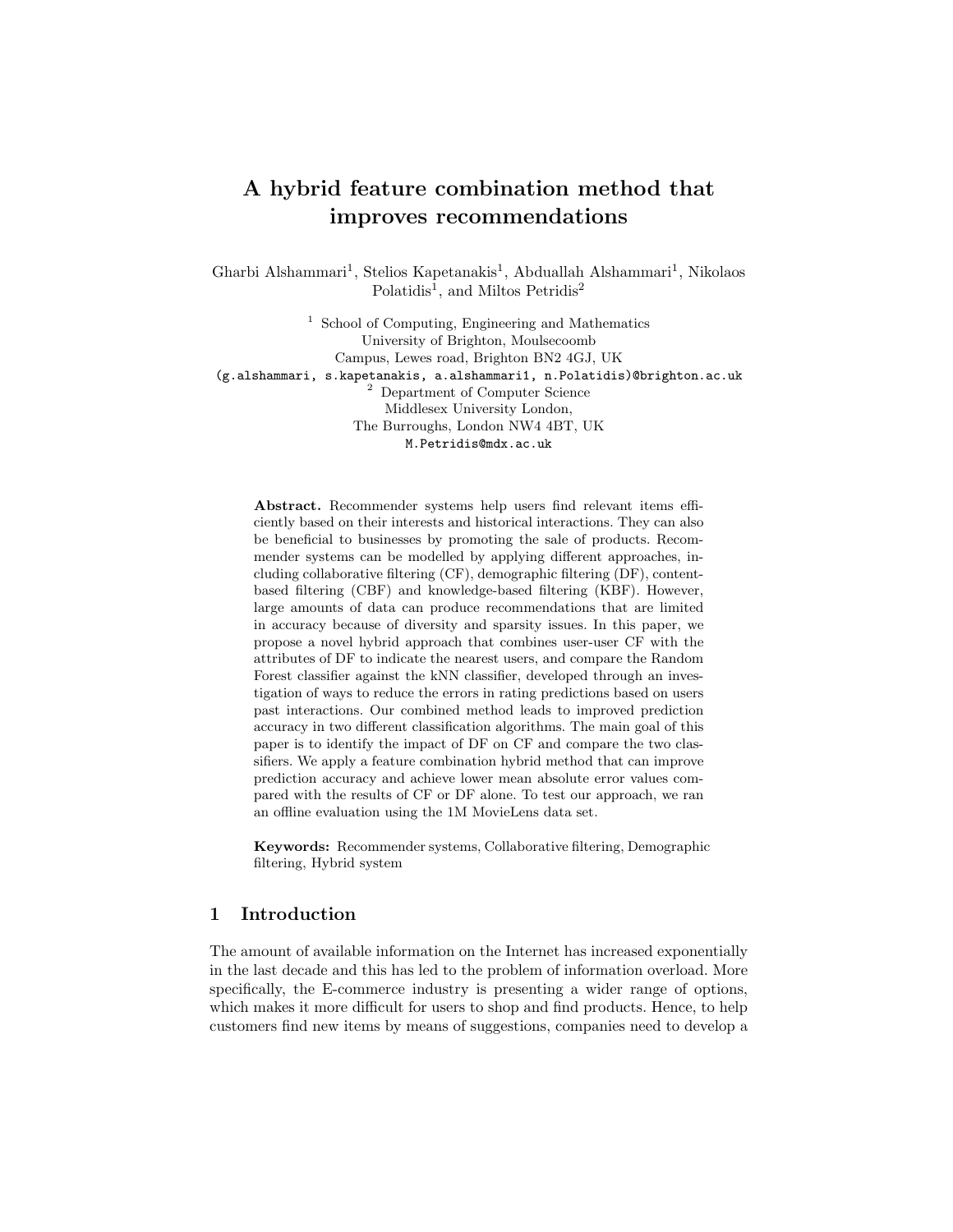#### 2 Gharbi Alshammari et al.

recommender system. Such systems help their sales to grow by providing relevant options that meet users requirements. For example, in regards to movie recommendation, the Netflix Prize raised the importance of the recommender system in attracting more users, and the competition to produce highly developed algorithms led to more accurate results in recommendations [2]. A recommendation system is an information filtering task that is used to predict the items a certain user will like (the prediction problem) or to recommend a set of top items that meet the users preferences [23]. Users have trouble handling large volumes of information, and problems with cognitive and data sparsity when attempting to find appropriate information at the right time [5]. Based on profile data, a recommender system can be categorized into four main stages: similarity computation, neighbourhood selection, prediction and recommendation. The profile can be modelled by content-based, collaborative or demographic filtering. If the user profile contains a set of attributes obtained from the item descriptions that the user has liked, this is content-based filtering (CBF). Demographic filtering (DF) is represented by a set of features in a users profile. Collaborative filtering (CF) can be described as when the profile contains a list of items that have been rated. The CF technique is widely used as a recommender system base method due to its capability and the efficiency of predicting similar neighbour users. However, extensive growth in the number of users and items may cause a sparsity issue in CF techniques when used on their own. Thus, we have made the following contributions:

- 1. We have developed a method that exploits both ratings and demographic information, by combining demographic attributes with user-item rating CF to solve the problem of data sparsity.
- 2. This method allows us to efficiently calculate similarities in a large dataset with no pre-calculating or pre-processing.
- 3. We have evaluated our method using a real dataset and we have shown that it is both practical and effective.

# 2 Related Work

Recommender systems were first researched in the mid-1990s, relying on the idea that users share similar items or opinions, thereby helping to make recommendations to others [20]. The researchers established a collaborative filtering technique based on ratings structure. Hence, the most common formulation is to calculate ratings for items that have not been seen by a particular user. Recommender systems can be defined as adaptable tools that help users search for, filter and classify information, and then recommend relevant items [22]. Recommendation systems use a number of different techniques. These methods can be implemented based on the domain requirement and are able to identify and predict items that meet the users interests. They also utilize different recommendation algorithms to make suggestions and recommendations.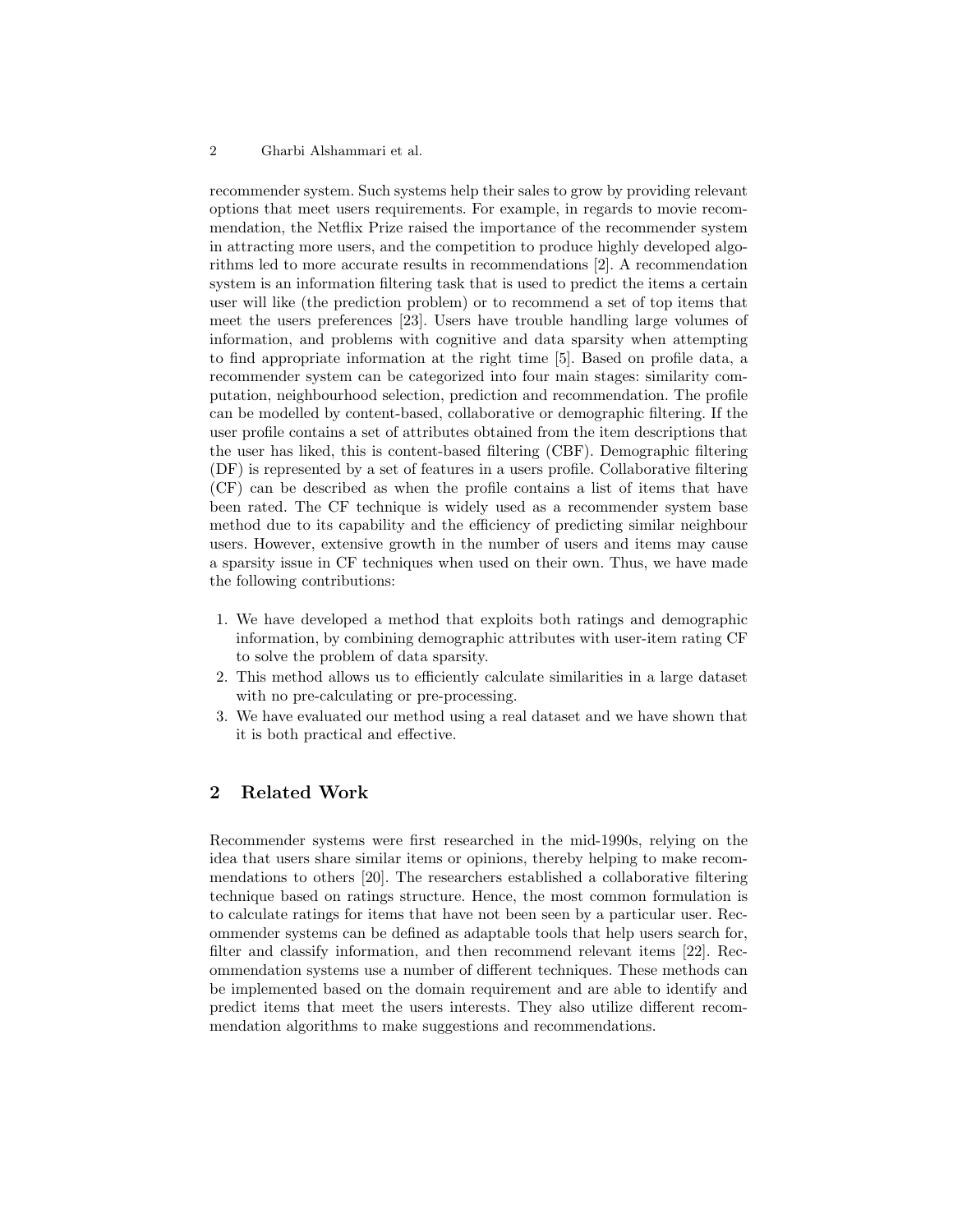A hybrid feature combination method that improves recommendations 3

## 2.1 Collaborative filtering

Collaborative filtering is considered to be the most popular technique for recommender systems. It has been widely implemented in different domains to make recommendations. It is a method of information filtering that seeks to predict the rating that a user would give to a particular item based on a similarity matrix. Collaborative filtering provided the foundation for the first recommender systems, which were used to help people make choices based on the opinions of other people [10]. It helps users to find relevant items and makes suggestions based on similar users tastes. It has been applied in a variety of areas, such as in regards to movies, books and research articles. In this approach the similarity calculation is based on the users peers. User-based CF: this method looks for similarity between users based on the same rating pattern [24]. It makes a recommendation based on the similarity between the target user and other users. The idea is that, for a given user, the preferences of similar users (neighbours) can serve as recommendations. A user-user approach was proposed as an appropriate method for recommending items based on expert opinions [3]. In addition, another example is provided by [30], where mobile activities were recommended to users based on their locations. Item-based CF: this method recommends items based on similarities between items shared with similar users [24]. In [14] an item to item collaborative filtering approach was designed that matched items rated or purchased by the user with other similar items.

## 2.2 Demographic filtering

It is possible to identify the type of person that likes a particular item by referencing their demographic details [18]. User attributes are incorporated into demographic recommender systems and this demographic data is used as a basis for arriving at suitable recommendations, sometimes relying on pre-generated demographic clusters [26]. This information is gathered either explicitly through user registrations or implicitly via navigation of the system they use [17]. Subsequently, demographically similar users are identified by means of the recommendation algorithm. Recommendations are based on how similar people (in terms of their demographics) rated a particular item [25]. In [26] a hybrid algorithm was presented that keeps the core ideas of two existing recommender systems and enhances them with relevant information extracted from demographic data. The authors in [18] presented an approach that considers user profiles as vectors constructed from demographic attributes such as age, gender or postcode to find relationships with other users and calculate similarities between users, in order to generate the final prediction. Demographic-based filters are similar to collaborative filters in the sense that both are able to identify similarities between users. In this case, demographic features are used to determine similarity rather than the users previous ratings of items [25]. Demographic attributes are added as meta-data to help the neighbourhood algorithm find similar users. The author in [16], presented the importance of these meta-data in producing significant results and providing better recommendations.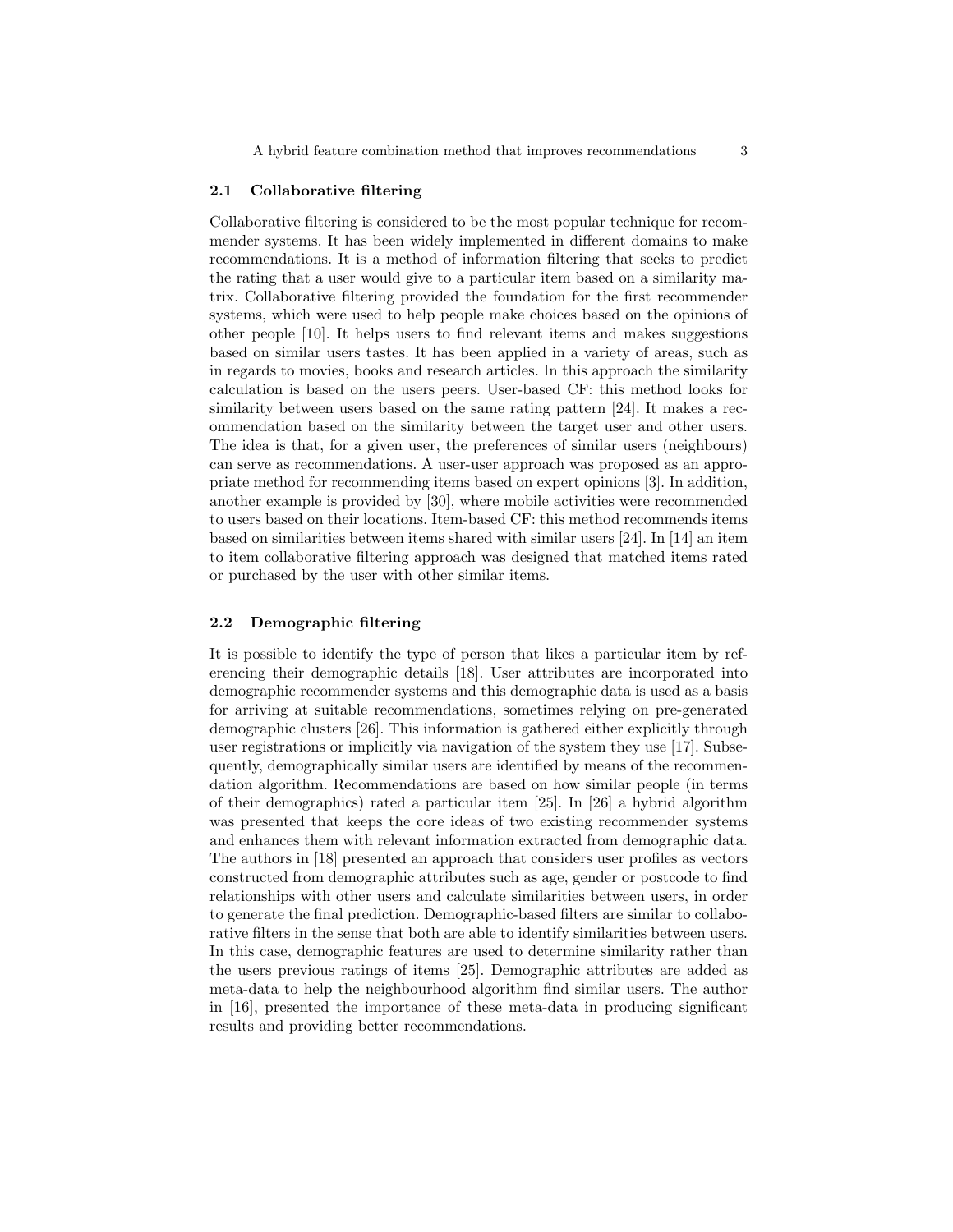In [19], the authors stated that demographic information helps to address the cold-start problem. This is because this approach does not require a detailed history of user ratings before making recommendations, unlike the content-based and collaborative approaches [9]. studied the importance of demographic information (age, gender) in a research paper recommender system [4]. The authors showed that demographic information had a significant impact on recommendations. The combination of collaborative filtering and the demographic base can enrich user preferences and more accurately identify their interests.

## 2.3 Hybrid recommendation approaches

More recently, the hybrid recommendation approach has become a widely debated issue. A possible way to combine the recommendation methods was introduced in [8]. Authors in [28] also introduced a hybrid approach for solving the problem of finding the rating of unrated items in a user-item matrix through a weighted combination of user-based and item-based collaborative filtering. These methods addressed the two major challenges of recommender systems, the accuracy of recommendations and sparsity of data, by simultaneously incorporating the correlation of users and items.

Because of data sparsity, finding nearest neighbours is becoming more of a challenge, with the fast growth in users and items. In [1] a switching hybrid approach was proposed to solve the long tail problem in recommendations. A hybrid approach was applied that utilised clustering and genetic algorithms to reduce data sparsity in movie recommendations. The results showed that this approach improves recommendation accuracy [27]. In [7] a hybrid framework was proposed that utilized collaborative filtering relying on user/item metadata and demographic data. The framework benefits from the similarity between users via correlation in terms of demographic attributes. This improves prediction and is able to solve the cold start problem compared with the baseline. The author points out the importance of item metadata in overcoming the challenge in which user and item have little information. In [26] the discussion explored the usefulness of demographic data as an enhancing factor, by employing a hybrid algorithm to improve collaborative filtering in terms of both algorithms, user-based and item-based. In [11] a combination algorithm was proposed using demographic attributes based on a clustering approach in a weighted scheme. It solved the cold-start problem by assigning a new user to the nearest cluster based on demographic similarity. Our proposed method is beneficial for exploring the effect of demographic data and makes a comparison between the kNN and the Random Forest classifiers.

## 3 Proposed method

In this section, the proposed method is defined that combines CF and DF. The main idea of the method, which is not found in other works in the literature is to have a hybrid recommendation approach that can be easily used for the

<sup>4</sup> Gharbi Alshammari et al.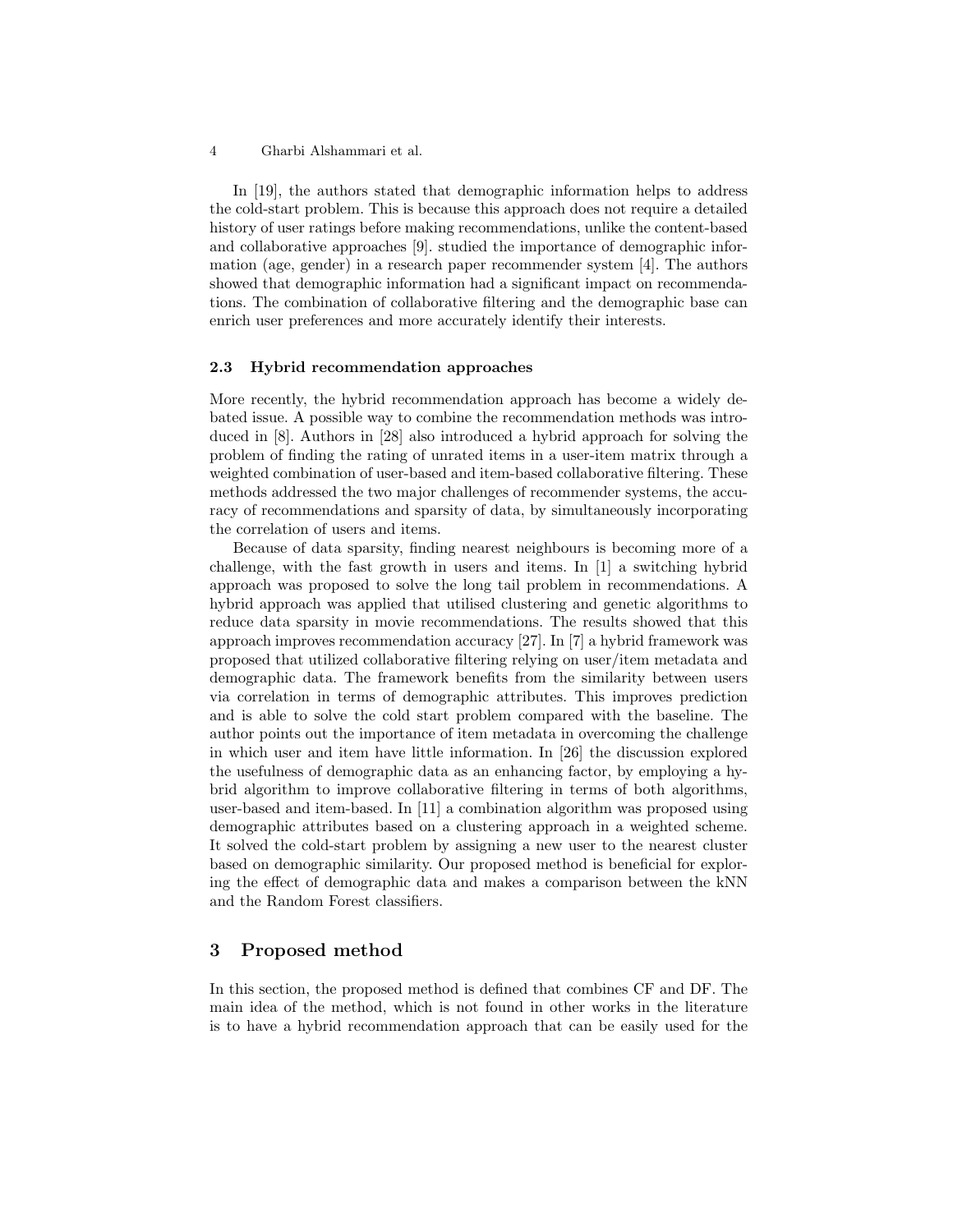evaluation of different classifiers in order to identify which classifier performs better when demographic data are integrated into the recommendation process.

The sparsity issue is a major challenge for recommender systems in terms of producing the right recommendations for the right users. This issue has been further expanded due to the growth of items available and of users with few ratings and little user information. This leads to difficulty in finding similarity between two users. In this section, we propose how a feature combination hybrid approach solves the sparsity problem and reduces the error rate through using two classifiers. It combines matching user demographic attributes with the user rating CF method as shown in Figure 1.

In order to evaluate the proposed method we conducted an experiment on a real dataset that is publicly available from MovieLens [12]. In this paper we used the 1M dataset which contains 1,000,209 ratings that were assigned by 6,040 users on around 3,900 movies. We utilized demographic information that includes age, gender and occupation. We combined the demographic information for each user with user-item ratings. Hence, each user was defined as a vector with those features.



Fig. 1: The Architecture of the proposed method.

The attributes used in this filtering system are age, gender and occupation. Those attributes are defined as categorical, and represent each user in a group. They can help in finding similar users, in order to improve rating prediction accuracy. The profile vector is represented at the attribute-level to compute the similarity.

Then, we calculated the similarity between the active user and the nearest one. Next is the final step of calculating the predicted rating. We ran this experiment using Orange 3.7.0, which is a data mining and machine learning tool. We conducted a cross-validation with number of folds  $= 10$ . In summary, the steps of the proposed method are:

1. CF is combined with demographic attributes such as age, gender and occupation to find more similar users. The combination was made through matching the user ID from user-item ratings data with user demographics data as detailed in algorithm 1 below. Where row[0] and line[0] represent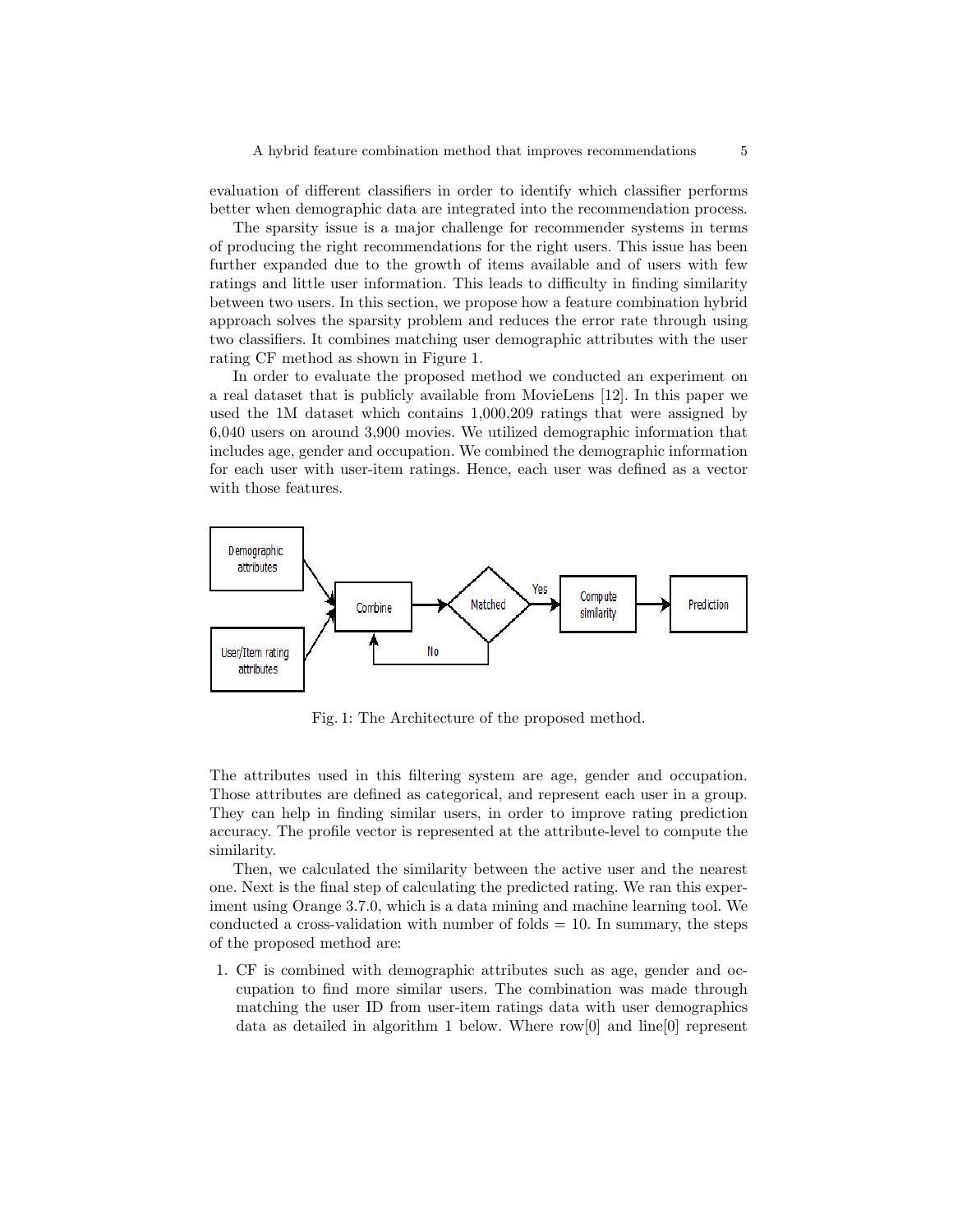6 Gharbi Alshammari et al.

user-id. And, row $[0,1,...,N]$  represent the attributes in CF and line $[1,2,...,N]$ represent the attributes in DF.

- 2. After matching each user with the demographic attributes, the similarity is computed using two classifier kNN and Random Forest.
- 3. The final step is, predicted rating is calculated and compared with the actual rating to calculate the differences.

Algorithm 1 Combined algorithm

| 1: <b>Input:</b> user-item rating attributes file $(f1)$ . demographic attributes $(f2)$ . |  |
|--------------------------------------------------------------------------------------------|--|
| 2: <b>Output:</b> user demographic attributes with item rating $(f3)$ .                    |  |
| 3: for $\langle \text{row in f2} \rangle$ do                                               |  |
| for $\langle$ line in f1> do<br>4:                                                         |  |
| if row $[0] ==$ line $[0]$ then<br>5.                                                      |  |
| $f3 = row [0,1,,N] + line [1,2,,N]$<br>6:                                                  |  |
| 7:<br>end if                                                                               |  |
| end for<br>8:                                                                              |  |
| $9:$ end for                                                                               |  |

# 4 Experimental Evaluation

Evaluation metrics play an important role in measuring the quality and performance of a recommender system. Since 1994 [21], the accuracy of the recommender system has been evaluated in the literature in different ways. Furthermore, as there is no standard for evaluation, it is hard to compare the results with other published articles. However, there are main evaluation metrics that are widely applied to benchmark the results and compare them with the proposed algorithms. Most of the empirical studies examining recommender systems have focused on appraising the accuracy of these systems [13]. This insight is useful for evaluating the quality of the system and its ability to forecast the rating for a particular item.

#### 4.1 Predictive accuracy metrics

This measures similarity between true user ratings and the predicted ratings. This research applies accuracy metrics to measure the performance of the proposed methods. Both the mean absolute error (MAE) in Equation 1 and the root mean squared error (RMSE) in Equation 2 is used to evaluate the prediction accuracy of the different recommendation techniques, where  $p_i$  is the predicted rating and  $r_i$  is the actual rating. Prediction accuracy is enhanced when MAE and RMSE are lower. Here we detail those similarity measures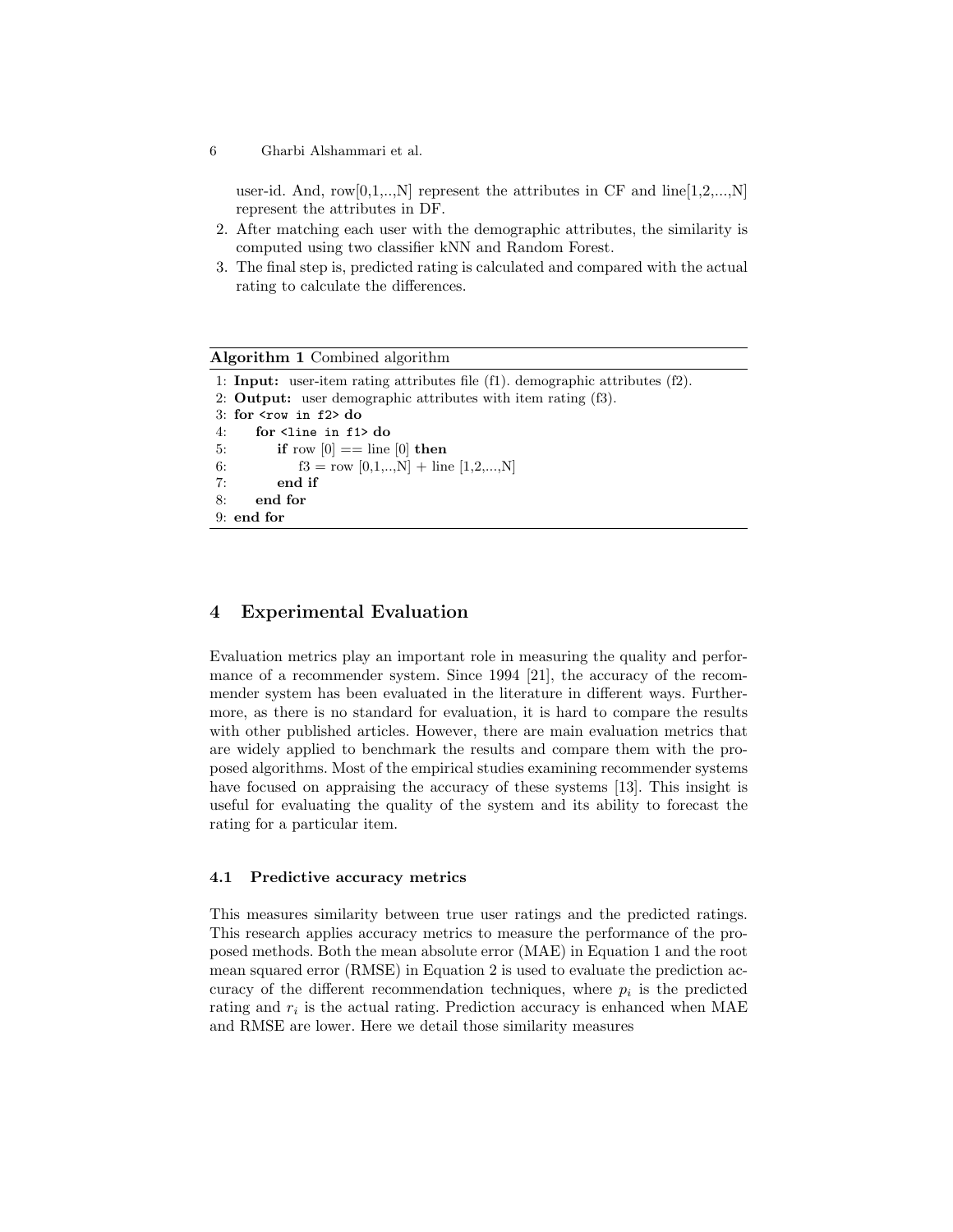Mean Absolute Error (MAE) takes the mean of the absolute difference between the predicted rating and actual rating for all the ratings as follows:

$$
MAE = \frac{1}{n} \sum_{i=1}^{n} |p_i - r_i|
$$
 (1)

Root Mean Squared Error(RMSE) represents the sample standard deviation of the differences between predicted values and the actual values:

RMSE = 
$$
\sqrt{\frac{1}{n} \sum_{i=1}^{n} (p_i - r_i)^2}
$$
 (2)

### 4.2 Classification algorithms

In order to find out which classifier is the most appropriate one to use for this dataset and to make a good prediction for the movie domain, we ran an experiment into those two that are widely applied in movie recommendation for evaluating the results. Next, we describe in detail each classifier.

**k-Nearest Neighbour (kNN)** classifier finds its k nearest neighbours. The given user is assigned to a similar users that shares the most common features of its k nearest neighbour users. Certain factors need to be considered, such as the similarity measurement, which calculates the distance between two vectors  $p_i$  and  $r_i$  for  $i = 1,2,...,k$  representing the neighbourhood, which needs to be positive number. For that purpose, we use Euclidean distance as follows:

$$
d(p,q) = \sqrt{\sum_{i=1}^{k} (p_i - r_i)^2}
$$
 (3)

Random Forest is an ensemble learning classifier that builds a set of decision trees. Each tree is developed from a bootstrap sample from training data. It is more robust with respect to noise [6]. This method has been successfully approved as an accurate machine learning classifier [15]. We set the number of trees to be 10, 20, 50 and 100, which is the most likely change between this range [29].

#### 4.3 Results

As we can see in Figure 2, the MAE accuracy metrics were made through applying different kNN with  $k = 3, 10, 30, 50$  and 100. We then performed the experiment with the Random Forest classifier using a different set of trees. It is clear that performance is improved when we combined the demographic attributes (CF+DF). However, it is noticeable that the improvement in Random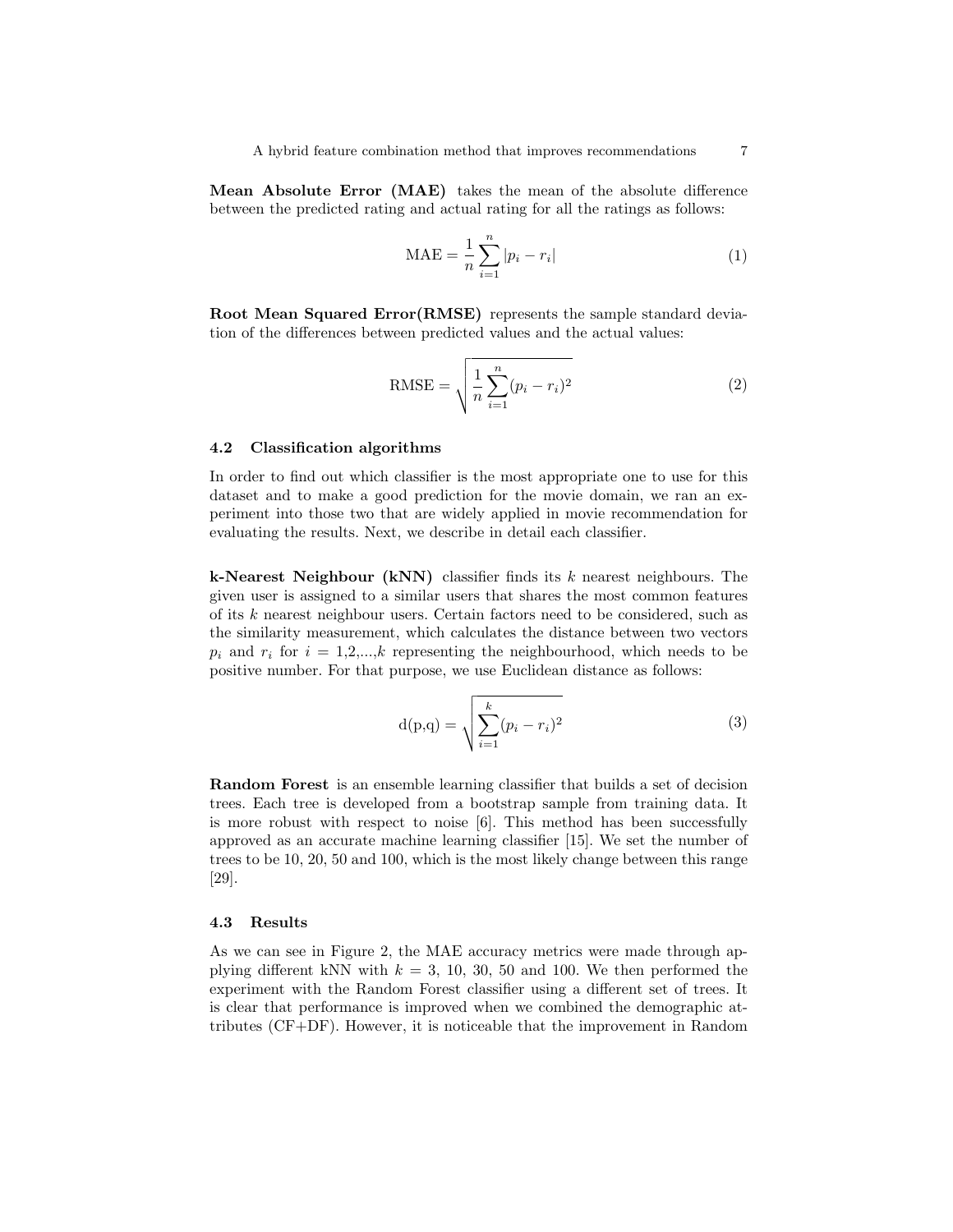8 Gharbi Alshammari et al.

Forest is much higher than in kNN. For example, in Figure 2b, when  $T = 10$  the improvement is 5%. Whereas in Figure 2a, when  $k = 3$  the improvement is only 1%.



Fig. 2: MAE results for the MovieLens dataset using kNN and Random Forest

Figure 3 shows the results using RMSE. There is significant improvement in the Random Forest compared to kNN in all sets. For instance, in Figure 3b when T  $= 10$  the collaborative filtering performed 1.11 whereas the combined method it was 1.05. By contrast, in figure 3a when  $k = 3$  the enhancement is only 0.01.



Fig. 3: RMSE results for the MovieLens dataset using kNN and Random Forest

In general, the Random Forest significantly outperforms the kNN. Therefore, this experiment proves the quality of the Random Forest compared with the kNN classifier using this large dataset. We also ran all the data to make a reliable evaluation and produce an accurate result, and compared it to the benchmark. Our hybrid method outperformed the baseline CF method.

# 5 Conclusion

In this paper, we propose a novel hybrid method for recommender systems based on simultaneous combination of user-based collaborative filtering and demographic attributes. The results suggest that demographic filtering can effectively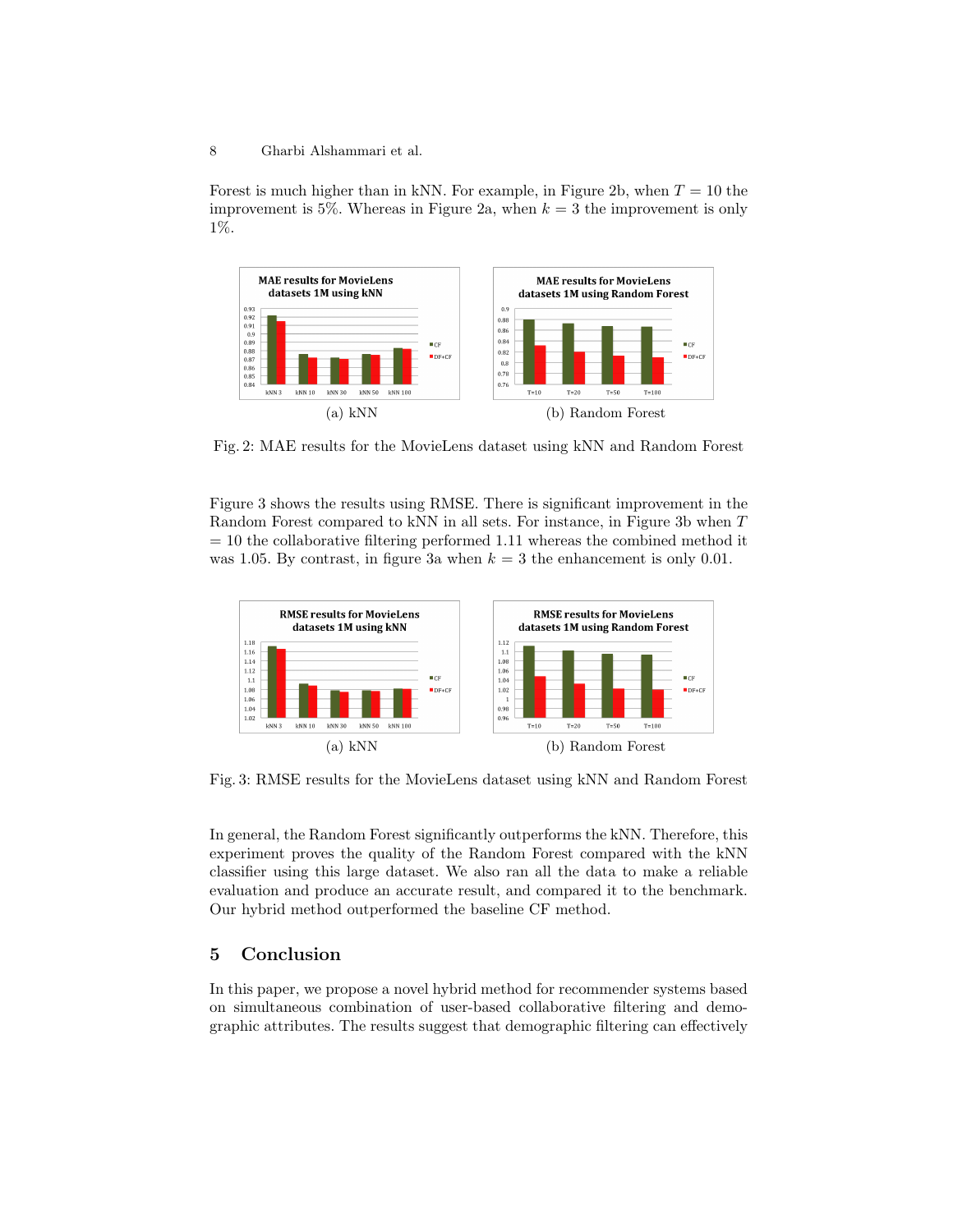improve the overall recommendation. Moreover, the proposed method addresses two common challenges of recommendation systems, namely sparsity of data and improved accuracy of recommender systems, by combining the hidden relations between users and comparing two different classifiers with a large dataset. The proposed method is a comparison between the Random Forest and kNN classifiers. In future work, we may consider specific users who rate only a few items, or possibly other attributes relating to item representation. In addition, other different classifiers could be used to add a comprehensive comparison.

# References

- 1. Alshammari, G., Jorro-Aragoneses, J.L., Kapetanakis, S., Petridis, M., Recio-García, J.A., Díaz-Agudo, B.: A hybrid cbr approach for the long tail problem in recommender systems. In: International Conference on Case-Based Reasoning. pp. 35–45. Springer (2017)
- 2. Amatriain, X.: Beyond data: from user information to business value through personalized recommendations and consumer science. In: Proceedings of the 22nd ACM international conference on Information & Knowledge Management. pp. 2201–2208. ACM (2013)
- 3. Amatriain, X., Lathia, N., Pujol, J.M., Kwak, H., Oliver, N.: The wisdom of the few: a collaborative filtering approach based on expert opinions from the web. In: Proceedings of the 32nd international ACM SIGIR conference on Research and development in information retrieval. pp. 532–539. ACM (2009)
- 4. Beel, J., Langer, S., Nürnberger, A., Genzmehr, M.: The Impact of Demographics (Age and Gender) and Other User-Characteristics on Evaluating Recommender Systems. In: Research and Advanced Technology for Digital Libraries, pp. 396–400. Springer Science \$\$ Business Media (2013), http://dx.doi.org/10.1007/ 978-3-642-40501-3{\ }45
- 5. Bobadilla, J., Ortega, F., Hernando, A., Gutiérrez, A.: Knowledge-Based Systems Recommender systems survey 46, 109–132 (2013)
- 6. Breiman, L.: RANDOM FORESTS pp. 1–33 (2001)
- 7. Bremer, S., Schelten, A., Lohmann, E., Kleinsteuber, M.: A Framework for Training Hybrid Recommender Systems pp. 30–37 (2017)
- 8. Burke, R.: Hybrid recommender systems: Survey and experiments. User modeling and user-adapted interaction 12(4), 331–370 (2002)
- 9. Burke, R.: The adaptive web. chapter hybrid web recommender systems (2007)
- 10. Goldberg, D., Nichols, D., Oki, B.M., Terry, D.: Using collaborative filtering to weave an information tapestry. Communications of the ACM 35(12), 61–70 (1992)
- 11. Gupta, J.: Performance Analysis of Recommendation System Based On Collaborative Filtering and Demographics (2015)
- 12. Harper, F.M., Konstan, J.A.: The movielens datasets: History and context. ACM Transactions on Interactive Intelligent Systems (TiiS) 5(4), 19 (2016)
- 13. Herlocker, J.L., Konstan, J.A., Borchers, A., Riedl, J.: An algorithmic framework for performing collaborative filtering. In: Proceedings of the 22nd annual international ACM SIGIR conference on Research and development in information retrieval. pp. 230–237. ACM (1999)
- 14. Linden, G., Smith, B., York, J.: Amazon. com recommendations: Item-to-item collaborative filtering. IEEE Internet computing 7(1), 76–80 (2003)